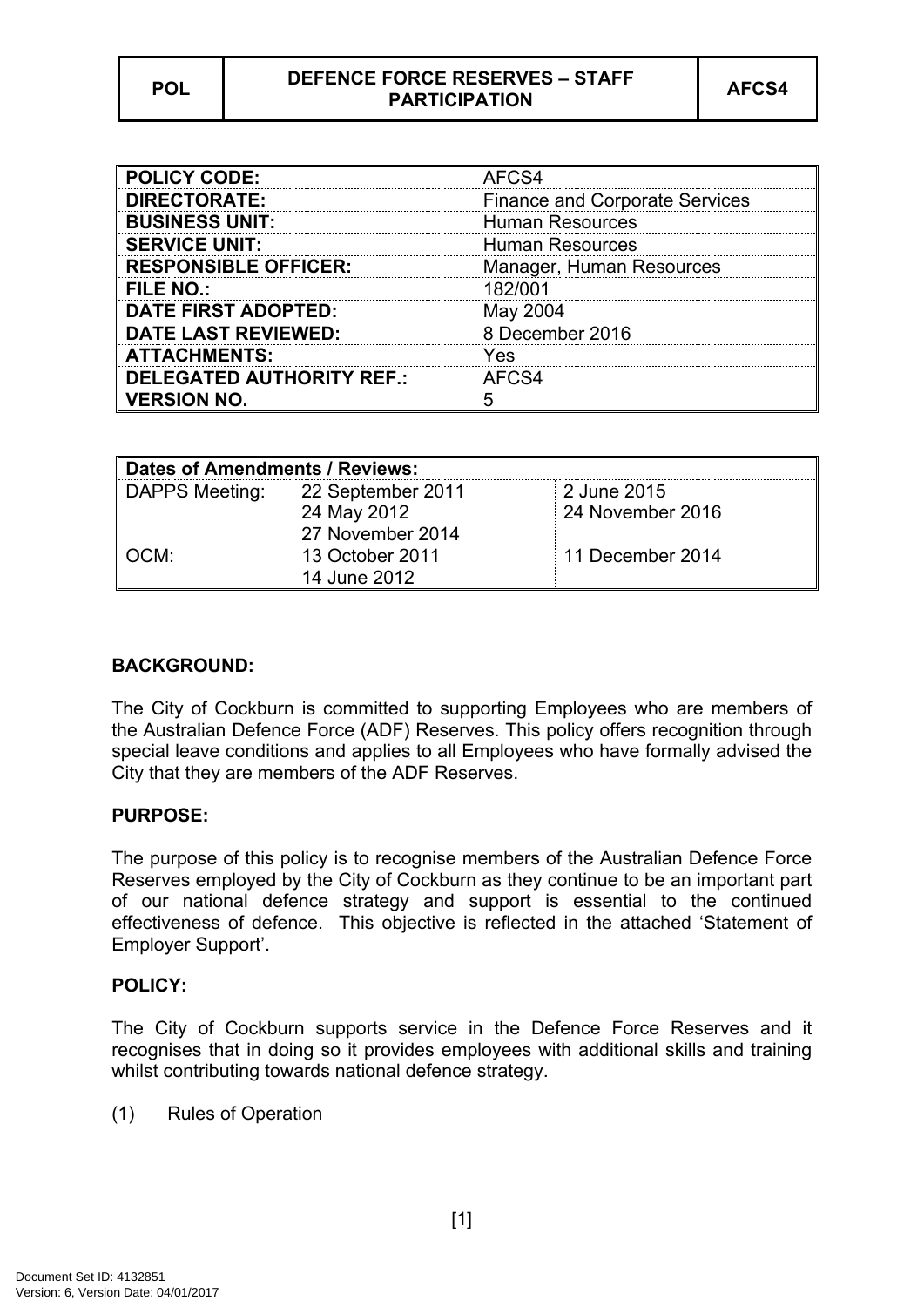- 1. Should an Employee of the City of Cockburn become a Defence Force Reservist, they must provide written evidence that they have become a reserve member of the Australian Defence Force Reserves.
- 2. At the discretion of the Chief Executive Officer (or delegate), paid leave may be granted to Employees who are members of the Australian Defence Force Reserves for the purpose of participating in training camps, or equivalent continuous duty.
- 3. Leave for Reservists is based on a financial year and is in addition to other forms of accrued leave (eg. Annual Leave and Long Service Leave).
- 4. In the event that the Defence Force Reservist is required to attend training for more than four(4) weeks, the Chief Executive Officer's approval is required.
- 5. The payment of leave for ADF Reservists is capped at four (4) weeks at full pay per financial year. This is calculated on the Employee's normal pattern of work for each day such that a full time Employee will be paid 7.6 hours per day for 5 days per week. The leave is calculated on the basis of base pay and is not to include any payment of allowances or regular overtime.
- 6. ADF Reserve Leave is not cumulative and cannot be carried over to the following financial year.
- 7. For periods of ADF Reserve service in excess of the ADF Reserve leave provided by the City, the Employee may elect to take Annual Leave, Long Service Leave or Leave Without Pay or a combination of these.
- 8. Paid leave granted under this Policy will be treated as continuous service for the purposes of calculating Annual Leave, Long Service Leave, Personal Leave or any other entitlements. Unpaid leave taken extending the period of absence for ADF Reservists will be treated as Leave Without Pay.
- 9. Employees wishing to take Defence Force Reserves leave are to provide reasonable notice and the approval of the leave is not automatic but is subject to supervisors' support.
- 10. This leave only applies to Employees who are classified as permanent full-time or part-time employees of the City of Cockburn. Employees engaged on a negotiated contract basis are excluded from this leave and if they are a Reservist are to make individual arrangements.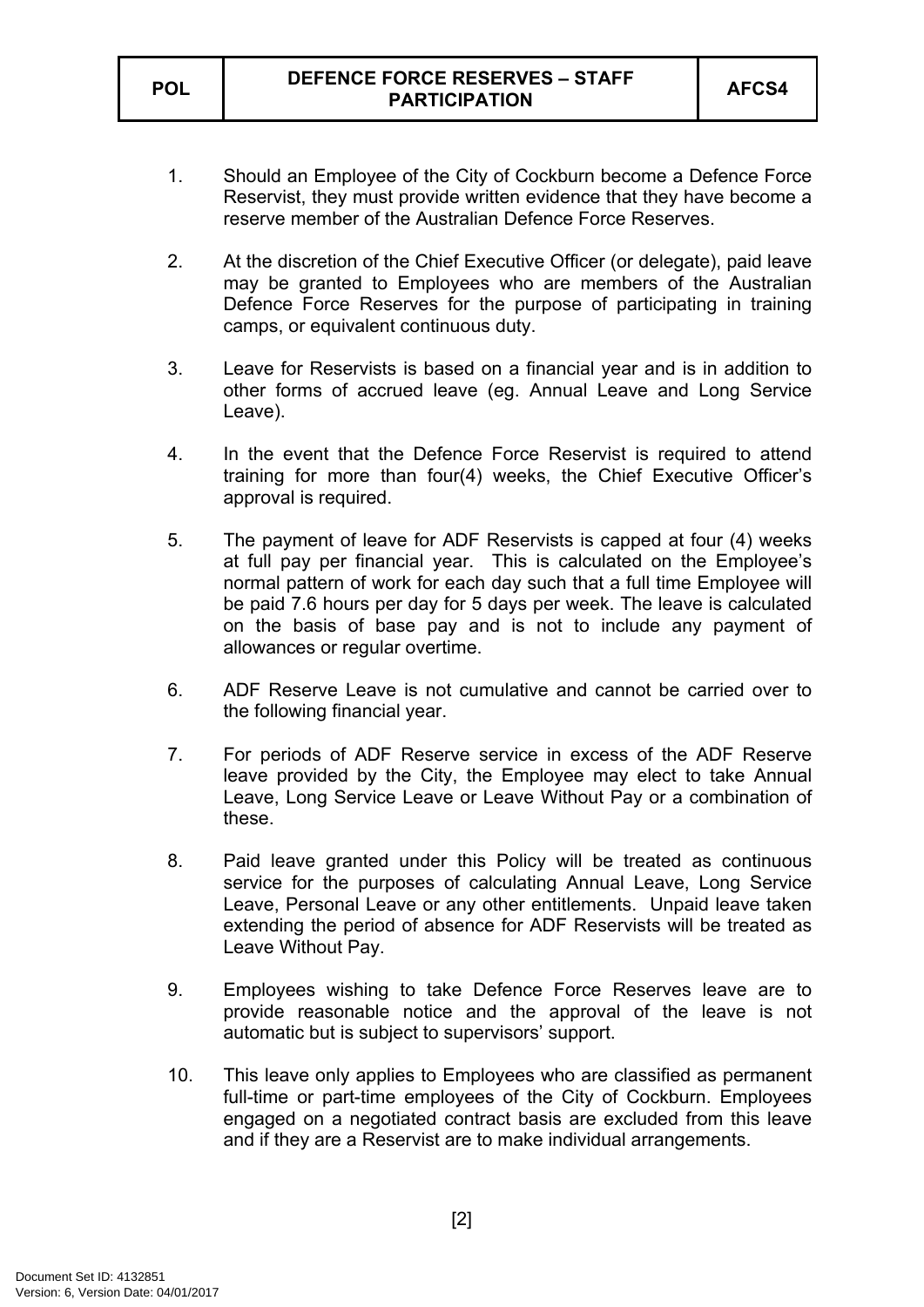(2) Responsibility

Employees requesting ADF Reserve leave are to provide written notification in regard to their requirement to provide ADF Reserve service and this is to accompany the leave application. Leave applications are to be forwarded via the relevant supervisor to the delegate (Manager HR) or CEO as applicable.

- (3) Employer Support Payment Scheme
	- 1. In 2001, the Commonwealth Government introduced legislation to enhance and encourage Reserve personnel. One of the key features of the Reserve legislation has been the introduction of the Employer Support Payment (ESP). This payment is available to Employers which release Reservists for more than two (2) weeks per financial year.
	- 2. The Scheme involves payment of an amount equivalent to the Average Weekly full time Ordinary Time Earnings (AWOTE) as calculated by the Australian Bureau of Statistics and is recognition of the costs and/or disruption to employers caused as a consequence of releasing a reservist for a period of continuous Defence service.
	- 3. Service that is considered under the Employer Support Payment is:
		- a. Ordinary Reserve Service; and
		- b. Voluntary continuous full time service, if the relevant Service Chief (that is the Chief of Navy, Army or Air Force) or their delegates have designated the service as protected service.
	- 4. Employees are to assist the Employer to complete the necessary ADF ESP Scheme documentation when assistance is requested.
- (4) Policy Administration

The Human Resources Service is responsible for administering this policy, and enquiries should be made directly to them.